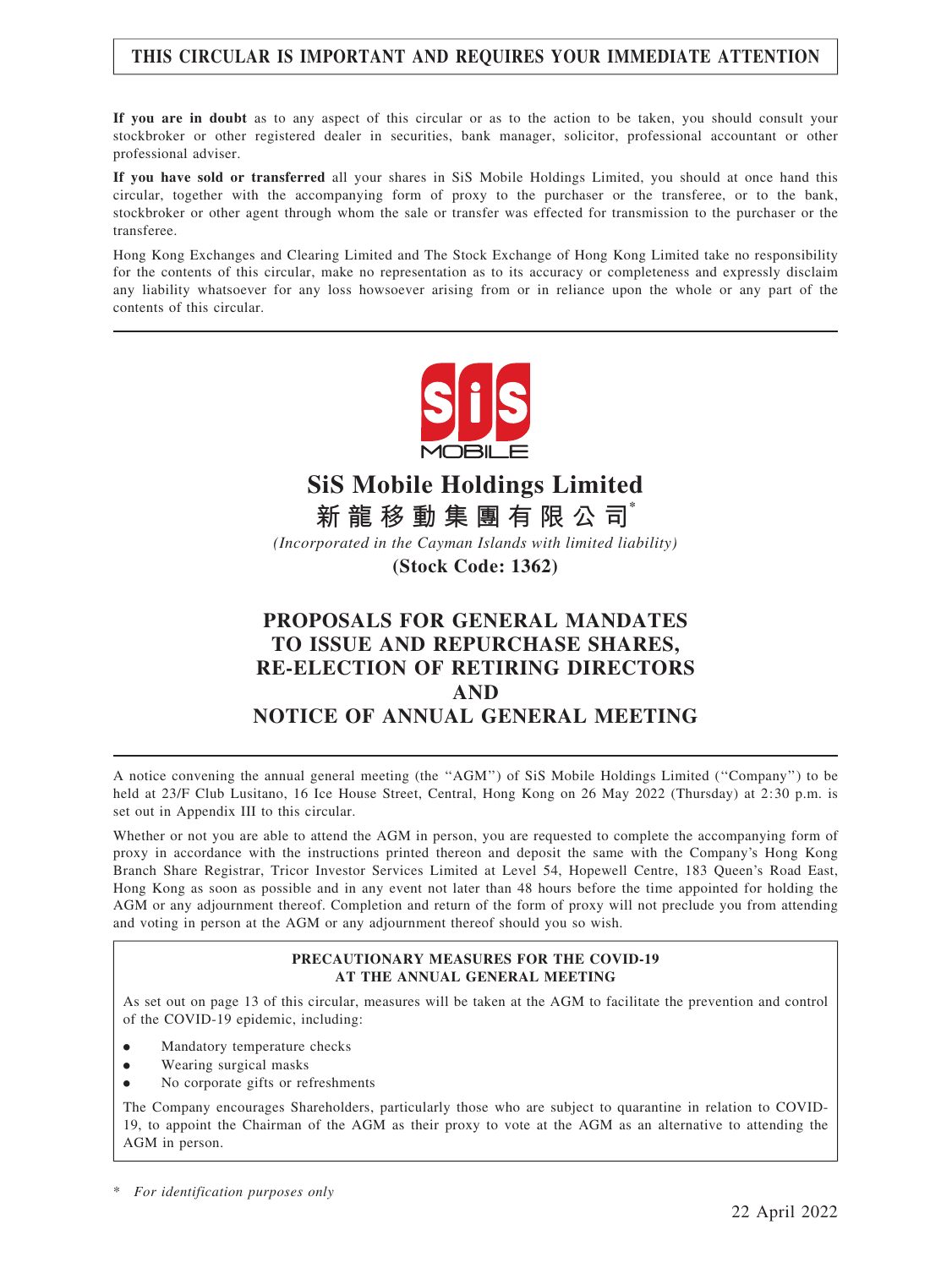## **CONTENTS**

## Page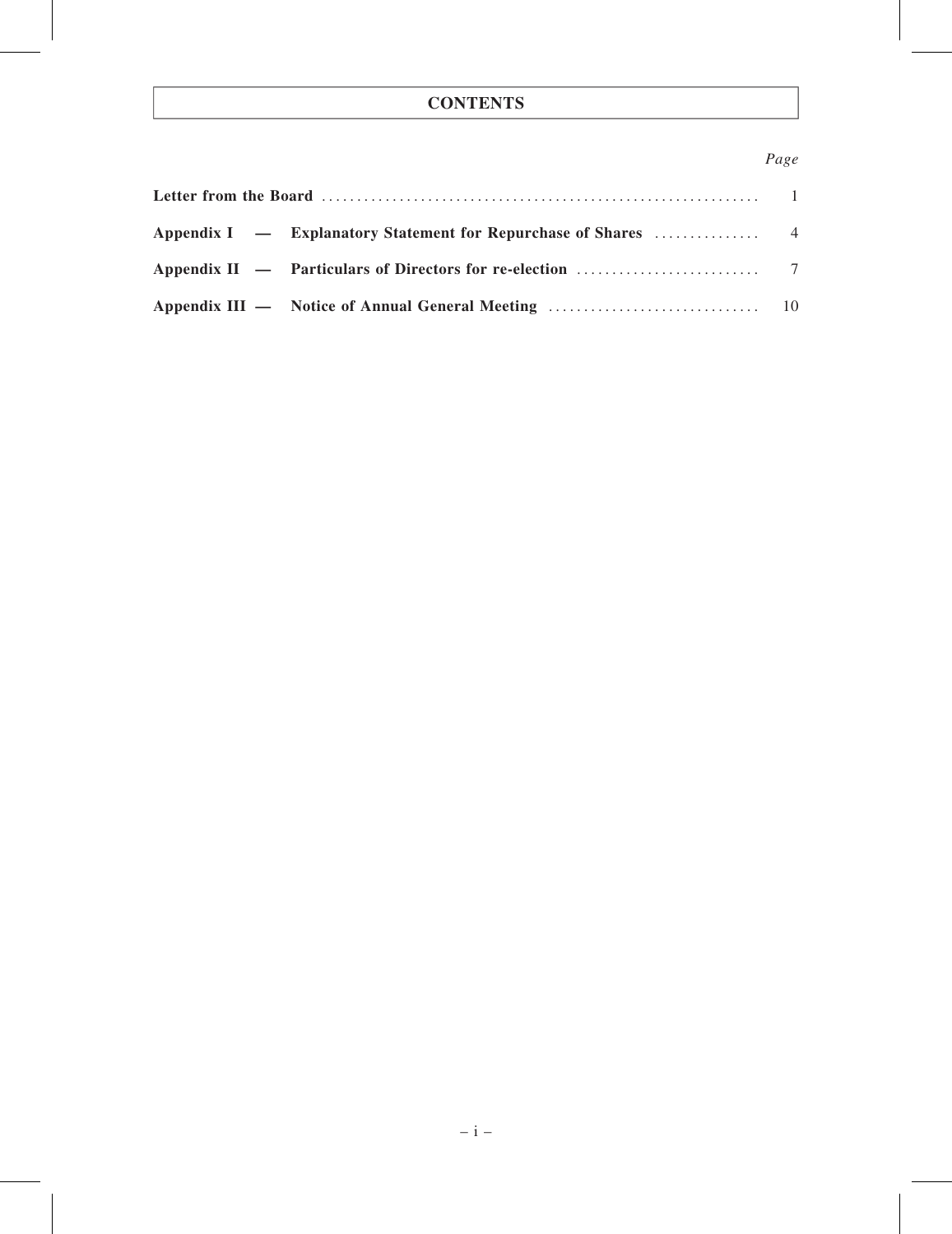## LETTER FROM THE BOARD



# **SiS Mobile Holdings Limited 新 龍 移 動 集 團 有 限 公 司\***

*(Incorporated in the Cayman Islands with limited liability)* **(Stock Code: 1362)**

Executive Directors: Mr. Lim Kiah Meng Mr. Fong Po Kiu Ms. Wong Yi Ting

Non-executive Directors: Mr. Lim Kia Hong (Chairman) Mr. Lim Hwee Hai

Independent non-executive Directors: Ms. Chu Chung Yi Ms. Ng See Wai Rowena Ms. Doe Julianne Pearl

Registered office: Windward 3 Regatta Office Park PO Box 1350 Grand Cayman KY1-1108 Cayman Islands

Principal place of business in Hong Kong: 3118, No. 1 Hung To Road Kwun Tong Kowloon, Hong Kong

22 April 2022

Dear Shareholders,

## PROPOSALS FOR GENERAL MANDATES TO ISSUE AND REPURCHASE SHARES, RE-ELECTION OF RETIRING DIRECTORS AND NOTICE OF ANNUAL GENERAL MEETING

## I. INTRODUCTION

The purpose of this circular is to give you notice of the AGM and to provide you with details of the resolutions to be proposed at the AGM including the general mandates to issue and repurchase shares of HK\$0.10 each of the Company (the ''Shares'') granted to the directors of the Company (the ''Directors'') and the proposed re-election of the retiring Directors.

\* For identification purposes only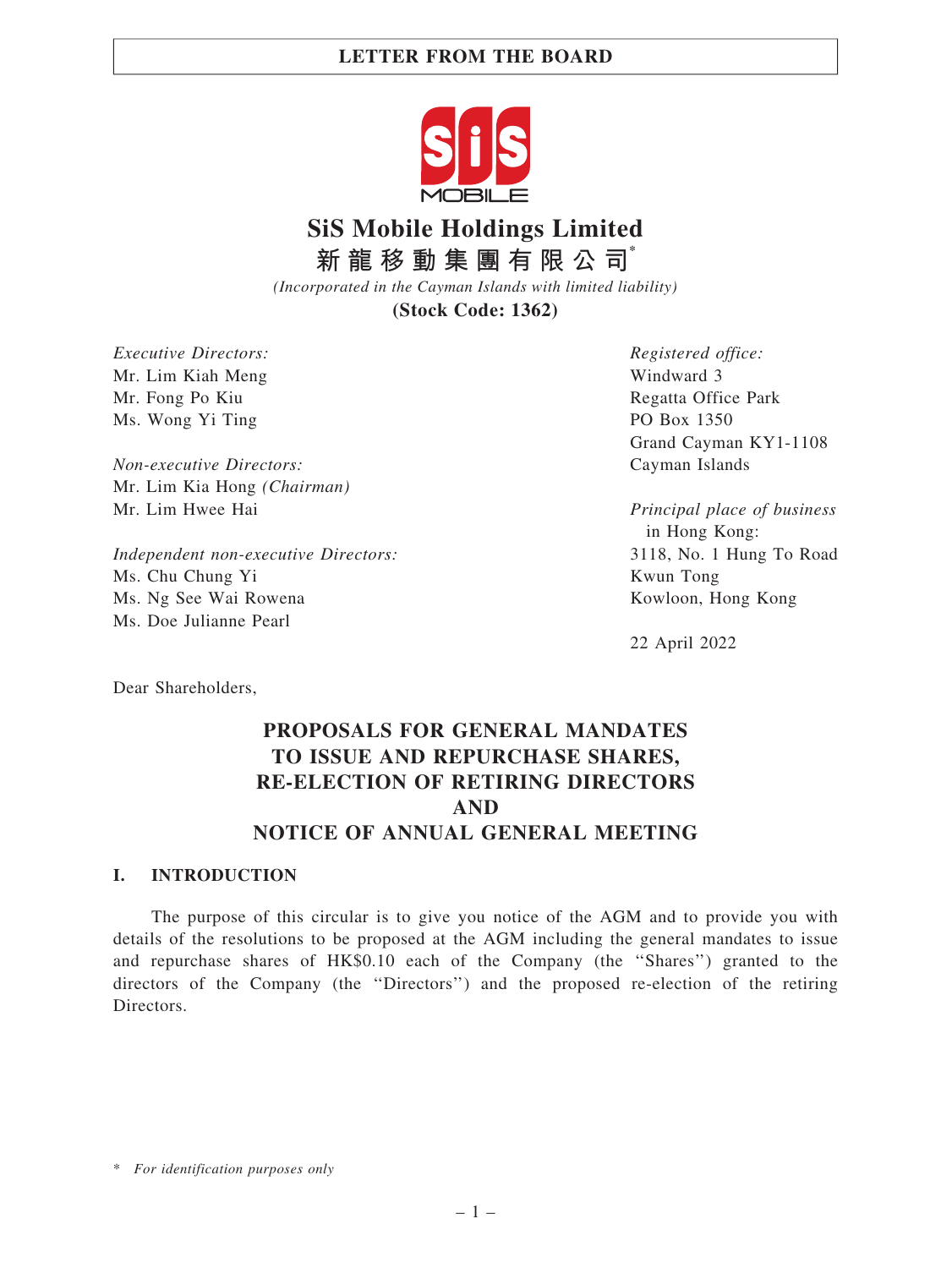## LETTER FROM THE BOARD

### II. GENERAL MANDATES TO ISSUE AND REPURCHASE SHARES

At the AGM, ordinary resolutions will be proposed for the renewal of the general mandates given to the Directors to exercise all powers of the Company to allot and issue new Shares; repurchase issued and fully paid Shares, and add back such repurchased Shares (if any) to the general mandate to allot and issue. The existing general mandates will expire at the AGM. Under such mandates (i) the number to allot and issue Shares may not exceed 20 per cent. of the issued share capital of the Company as at the date of the resolution granting the general mandate; (ii) the number of issued Shares that the Company is authorised to repurchase on The Stock Exchange of Hong Kong Limited (the ''Stock Exchange'') may not exceed 10 per cent. of the issued share capital of the Company as at the date of the resolution granting the general mandate; and (iii) the Directors may add such repurchase Shares under (ii) above to the 20 per cent. general mandate under (i) above. These general mandates will be effective during the relevant period which is fully defined in the notice of the AGM.

Assuming that there is no change in the issued share capital between the period from 13 April 2022, being the latest practicable date prior to the printing of the circular (the ''Latest Practicable Date'') and the date of the AGM, the number of Shares that may be issued pursuant to the general mandate to be given to the Directors to exercise all powers of the Company to allot and issue new Shares will be 56,000,000 Shares, being 20 per cent. of the issued share capital of Company as at the Latest Practicable Date.

An explanatory statement as required by the rules governing the listing of securities on the Stock Exchange (the ''Listing Rules'') in connection with the repurchase mandate is set out in Appendix I to this circular.

## III. RE-ELECTION OF RETIRING DIRECTORS

Pursuant to article 108(a) of the memorandum and articles of association of the Company (''the Articles''), Mr. Lim Kia Hong, Ms. Doe Julianne Pearl and Ms. Ng See Wai Rowena shall retire from office by rotation at the AGM and are eligible to offer themselves for reelection at the AGM. The biographical details of them are set out in Appendix II to this circular.

Any shareholder who wishes to nominate a person to stand for election as a director of the Company at the AGM must lodge with the Company's principal place of business at 3118, No. 1 Hung To Road, Kwun Tong, Kowloon, Hong Kong within the period from 26 April 2022 (Tuesday) to 10 May 2022 (Tuesday), both days inclusive, (i) his written nomination of the candidate, (ii) written confirmation from such nominated candidate of his willingness to be elected as Director, and (iii) the biographical details of such nominated candidate as required under Rule 13.51(2) of the Listing Rules for publication by the Company. Detail procedures for shareholders to propose a person for election as director is in the ''Corporate Governance'' section in the Company's website www.sismobile.com.hk for perusal.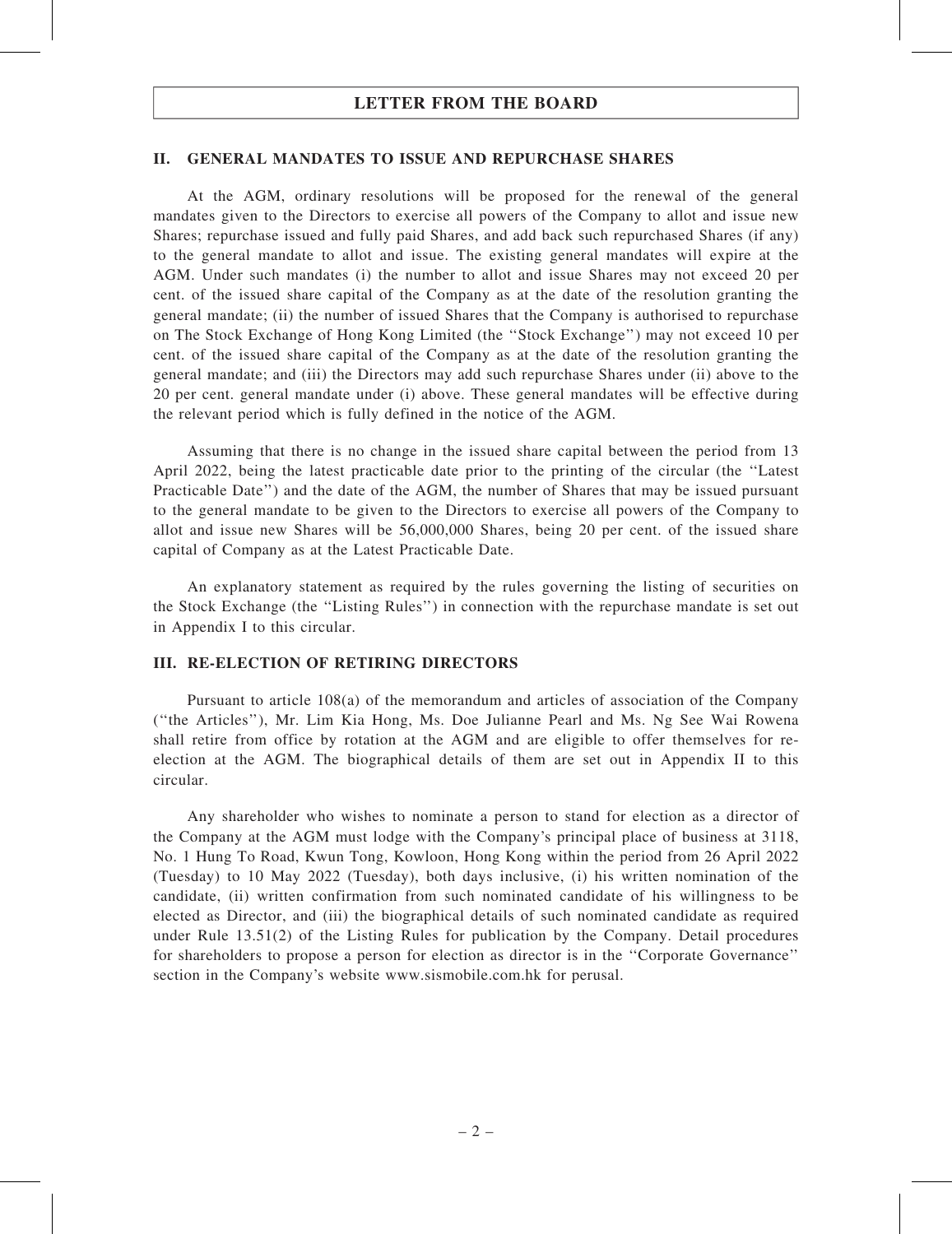## LETTER FROM THE BOARD

## IV. ANNUAL GENERAL MEETING

The notice of the AGM is set out in Appendix III to this circular. A form of proxy for use at the AGM is enclosed with this circular. Shareholders are requested to complete the accompanying form of proxy and deposit to the Company's Hong Kong branch share registrar as soon as possible but in any event not later than 48 hours before the time appointed for holding the AGM or any adjournment thereof. Completion and return of the form of proxy will not preclude you from attending and voting in person at the AGM or any adjournment thereof should you so wish.

In accordance with Rule 13.39(4) of the Listing Rules, all votes of the shareholders at the AGM shall be conducted by way of poll and the results of the AGM will be announced by the Company in compliance with the Listing Rules.

## V. CLOSURE OF REGISTER OF MEMBERS

The register of members of the Company for the AGM will be closed from 23 May to 26 May 2022, during which no transfer of Shares will be registered. In order to qualify for attending and voting at the AGM or any adjournment thereof, all transfers of Shares accompanied by the relevant share certificates must be lodged with the Company's Hong Kong Branch Share Registrar, Tricor Investor Services Limited at Level 54, Hopewell Centre, 183 Queen's Road East, Hong Kong not later than 4:00 p.m. on 20 May 2022.

#### VI. RECOMMENDATION

The Directors believe that the proposed resolutions set out in the notice of AGM, including (a) the approval of the mandates to (i) issue new Shares; (ii) repurchase issued and fully paid Shares; (iii) add such repurchased Shares, if any, to the general mandate to allot and issue new Shares and (b) re-election of the retiring Directors are in the best interests of the Company and its shareholders. Accordingly, the Directors recommend you to vote in favour of all the resolutions to be proposed at the AGM.

## VII. GENERAL INFORMATION

Your attention is drawn to the additional information set out in the appendices to this circular.

The English text of this circular shall prevail over the Chinese text for the purpose of interpretation.

> Yours faithfully, For and on behalf of the Board of SiS Mobile Holdings Limited Lim Kia Hong Chairman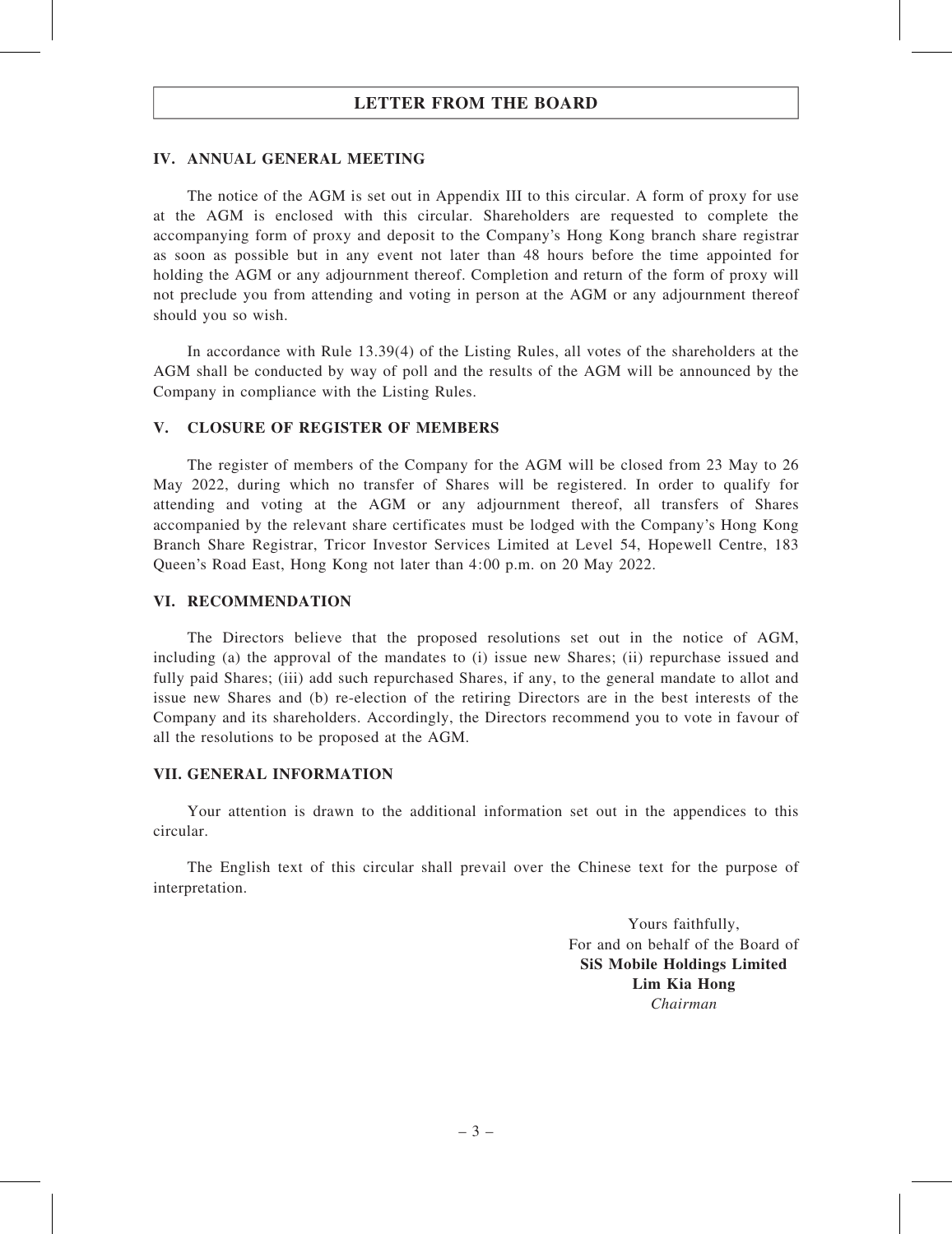## APPENDIX I EXPLANATORY STATEMENT FOR REPURCHASE OF SHARES

This Appendix I includes an explanatory statement as required under the Listing Rules to provide the requisite information to you for consideration of the repurchase mandate.

## 1. SHARE CAPITAL

As at the Latest Practicable Date, the issued share capital of the Company comprised 280,000,000 Shares.

Subject to the passing of the proposed resolution granting the repurchase mandate and on the basis that no further Shares are issued or repurchased prior to the AGM, the Company will be allowed to (i) allot and issue 56,000,000 Shares; and (ii) repurchase a maximum of 28,000,000 Shares by exercising the mandate in full.

## 2. REASONS FOR REPURCHASES

The Directors believe that it is in the best interests of the Company and the shareholders for the Directors to have a general authority from the shareholders to enable the Company to repurchase Shares in the market. Repurchases of Shares will only be made when and to the extent that the Directors believe that such repurchases will benefit the Company and its shareholders. Such repurchases may, depending on the market conditions and funding arrangements at the time, lead to an enhancement of the net asset value per Share and/or the earnings per Share. The Directors have no present intention to repurchase any Shares.

### 3. FUNDING OF REPURCHASES

In repurchasing the Shares, the Company may only apply funds of the Company legally available for such purpose in accordance with the Articles, the Listing Rules and the applicable laws and regulations of Cayman Islands.

Repurchases must be paid out of funds legally available for the purpose in accordance with the Articles and the applicable laws of Cayman Islands. A listed company may not repurchase its own securities on the Stock Exchange for a consideration other than cash or for settlement otherwise than in accordance with the trading rules of the Stock Exchange from time to time.

Under the Companies Law, any repurchases by the Company may be made out of profits of the Company, out of the Company's share premium account or out of the proceeds of a fresh issue of Shares made for the purpose of the repurchase or, if authorised by the Articles and subject to the Companies Law, out of capital. Any premium payable on a redemption or purchase over the par value of the Shares to be repurchased must be provided for out of either or both of the profits or the share premium account of the Company, or, if authorised by the Articles and subject to the Companies Law, out of capital.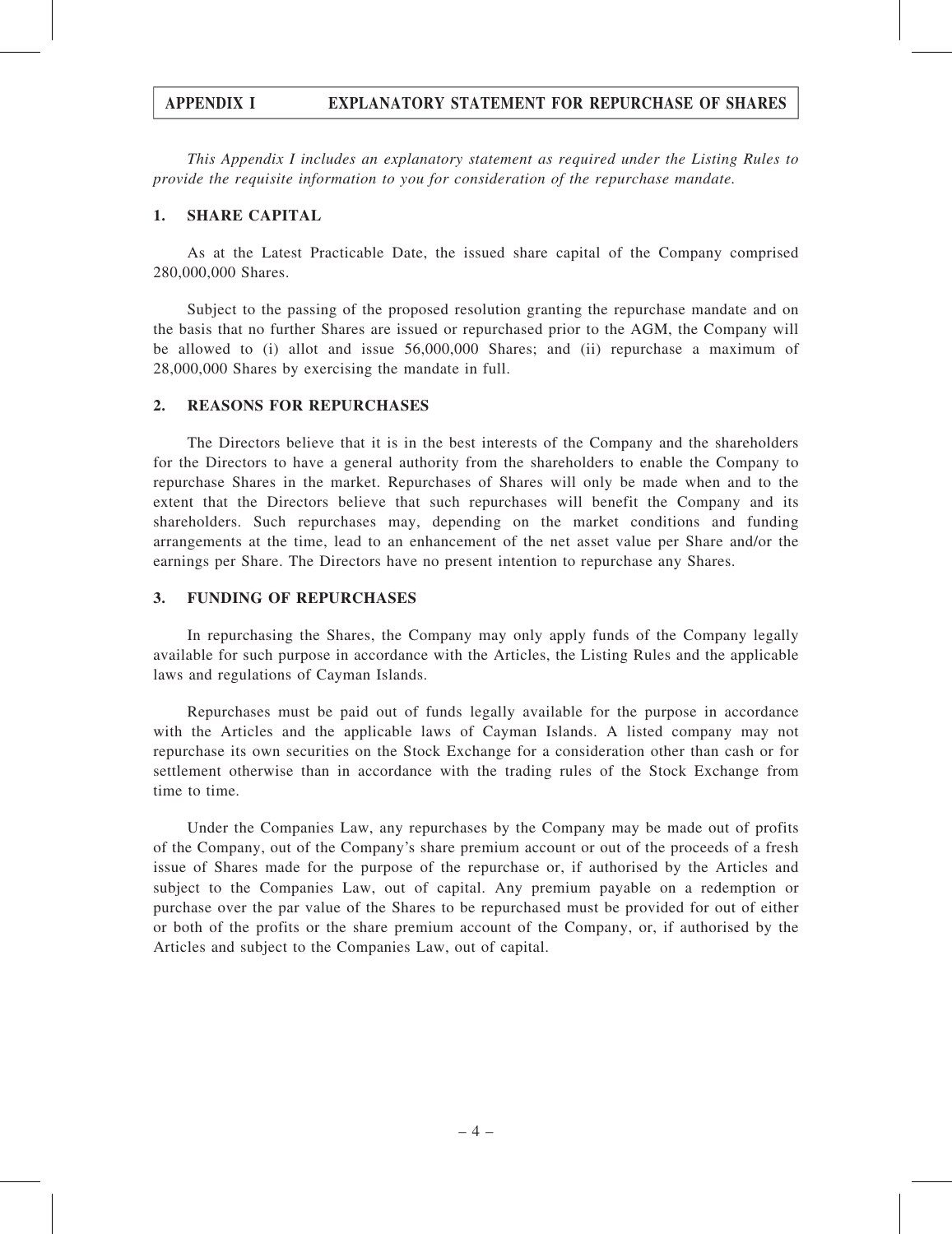## APPENDIX I EXPLANATORY STATEMENT FOR REPURCHASE OF SHARES

On the basis of the current financial position of the Company as at 31 December 2021 (being the date of its latest published audited accounts), the Directors consider that, if the repurchase mandate were to be exercised in full, it might have a material adverse impact on the working capital and/or the gearing position of the Company as compared with the current position disclosed. However, the Directors do not propose to exercise the repurchase mandate to such an extent as would, in the circumstances, have a material adverse effect on the working capital position of the Company or the gearing levels which in the opinion of the Directors are from time to time appropriate for the Company.

## 4. SHARE PRICES

The highest and lowest prices at which the Shares were traded on the Stock Exchange during each of the previous twelve months and the period from 1 April 2022 up to the Latest Practicable Date were as follows:

|                                           | <b>Share prices (per Share)</b> |        |
|-------------------------------------------|---------------------------------|--------|
|                                           | <b>Highest</b>                  | Lowest |
|                                           | HK\$                            | HK\$   |
| 2021                                      |                                 |        |
| April                                     | 0.490                           | 0.435  |
| May                                       | 0.500                           | 0.460  |
| June                                      | 0.495                           | 0.460  |
| July                                      | 0.490                           | 0.460  |
| August                                    | 0.490                           | 0.420  |
| September                                 | 0.495                           | 0.400  |
| October                                   | 0.450                           | 0.440  |
| November                                  | 0.480                           | 0.430  |
| December                                  | 0.470                           | 0.390  |
| 2022                                      |                                 |        |
| January                                   | 0.470                           | 0.330  |
| February                                  | 0.415                           | 0.320  |
| March                                     | 0.360                           | 0.250  |
| April (up to the Latest Practicable Date) | 0.345                           | 0.345  |

#### 5. DIRECTORS, THEIR ASSOCIATES AND CONNECTED PARTIES

None of the Directors nor, to the best of the knowledge and belief of the Directors, having made all reasonable enquiries, any of their respective associates (as defined in the Listing Rules) have any present intention, in the event that the proposed repurchase mandate is granted, to sell Shares to the Company. No connected person (as defined in the Listing Rules) of the Company has notified the Company that he/she/it has a present intention to sell Shares to the Company nor has he/she/it undertaken not to sell any of the Shares held by him/her/it to the Company in the event that the Company is authorised to make repurchases of Shares.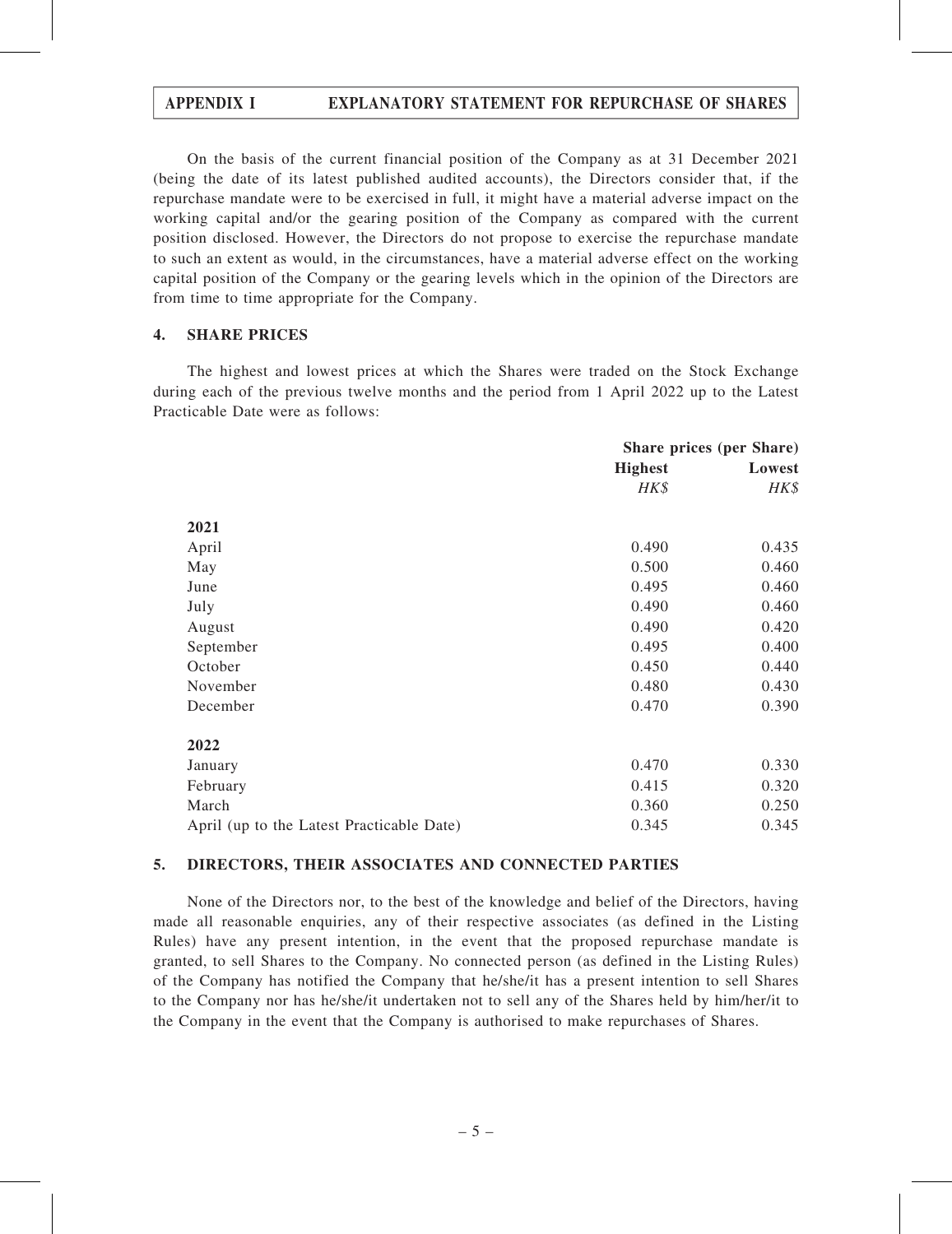# APPENDIX I EXPLANATORY STATEMENT FOR REPURCHASE OF SHARES

### 6. THE TAKEOVERS CODE AND MINIMUM PUBLIC HOLDING

If as a result of a repurchase of Shares, a shareholder's proportionate interest in the voting rights of the Company increases, such increase will be treated as an acquisition of voting rights for the purpose of the Hong Kong Code on Takeovers and Mergers (the ''Takeovers Code''). As a result, a shareholder or the group of shareholders acting in concert (within the meaning under the Takeovers Code), depending on the level of increase of the shareholder's or the group of shareholders interest, may obtain or consolidate control of the Company and become obliged to make a mandatory offer in accordance with Rule 26 of the Takeovers Code.

As at the Latest Practicable Date, to the best of the knowledge and belief of the Company, SiS International Holdings Limited held 52.30 per cent. of the issued share capital of the Company. In the event that the Directors of the Company should exercise in full the power to repurchase the Shares which is proposed to be granted pursuant to the resolution, the shareholding of SiS International Holdings Limited in the Company would be increased to approximately 58.11 per cent. of the issued share capital of the Company and such increase would not give rise to an obligation to make a mandatory offer under the Takeovers Code.

Assuming that there is no issue of Shares between the date of this circular and the date of a repurchase and no disposal by any of the substantial Shareholders of their interests in the Shares, an exercise of the repurchase mandate whether in whole or in part may result in less than 25 per cent. of the Shares being held by the public. The Directors do not intend to repurchase Shares which would result in a public shareholding of less than the prescribed minimum percentage of Shares in public hands.

## 7. SHARE REPURCHASE MADE BY THE COMPANY

No repurchase of Shares has been made by the Company (whether on the Stock Exchange or otherwise) in the six months preceding the Latest Practicable Date.

### 8. UNDERTAKING OF THE DIRECTORS

The Directors have undertaken to the Stock Exchange that they will exercise the power of the Company to make repurchases pursuant to the repurchase mandate in accordance with the Listing Rules and the applicable laws of Cayman Islands, and in accordance with the regulations set out in Articles of the Company.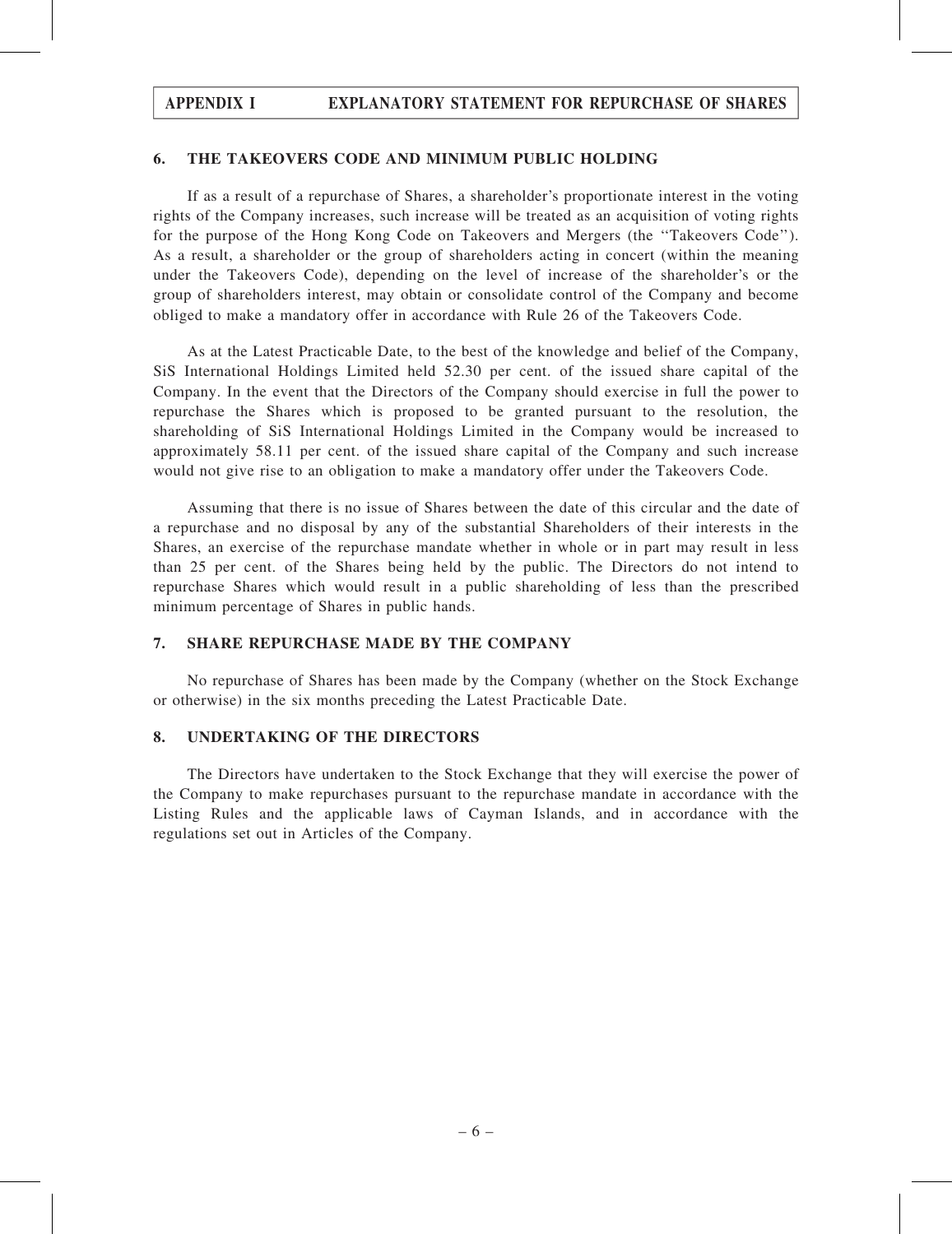The biographical details of the retiring Directors eligible for re-election at the AGM are set out below:

## Non-Executive Director

Mr. LIM Kia Hong, aged 65, is a non-executive Director and chairman of the Group. He is the brother of Mr. Lim Kiah Meng and brother-in-law of Mr. Lim Hwee Hai. Mr. Lim is one of the co-founders of the Group and had joined SiS International Holdings Limited (''SiS International'') since 1983. Together with a team of committed management and staff, Mr. Lim is credited with the success of transforming the SiS International from a small privately-owned family business in Singapore to one of most dynamic business groups involving in distribution, ventures, investments and real estate business. Mr. Lim is involved in all phases of SiS Group's developments and is instrumental in bringing SiS Mobile to be listed on the Hong Kong Stock Exchange.

Mr. Lim is the chairman and CEO of parent group, SiS International, whose shares are listed on the Main Board (HK Stock Code: 00529). He is also a non-executive director of SiS Distribution (Thailand) Public Co., Ltd. a public listed company on the Thailand Stock Exchange. In addition, Mr. Lim is a director of Information Technology Consultants Limited whose is listed on The Dhaka Stock Exchange and The Chittagong Stock Exchanges. Mr. Lim graduated from University of Washington, US with a bachelor's degree in business administration and is responsible in planning and development of the Group.

Mr. Lim has a service contract with the Company for three years till 15 December 2024 and is subject to retirement and re-election at annual general meetings in accordance with relevant provisions of the Articles and the Listing Rules. He shall be paid an annual director's fee of HK\$180,000.

As at the Latest Practicable Date, Mr. Lim had personal and family interests in 1,974,754 Shares, corporate interest in 203,607,467 Shares and 1,200,000 share options in the Company. He also had personal and family interests in 7,333,108 shares, corporate interest in 178,640,000 shares and 150,000 shares options in SiS International, an associate corporation within the meaning of Part XV of the SFO. SiS International owns 52.3% equity interest in the Company as at the Latest Practicable Date. Mr. Lim received a director fee of total HK\$180,000 for the year ended 31 December 2021.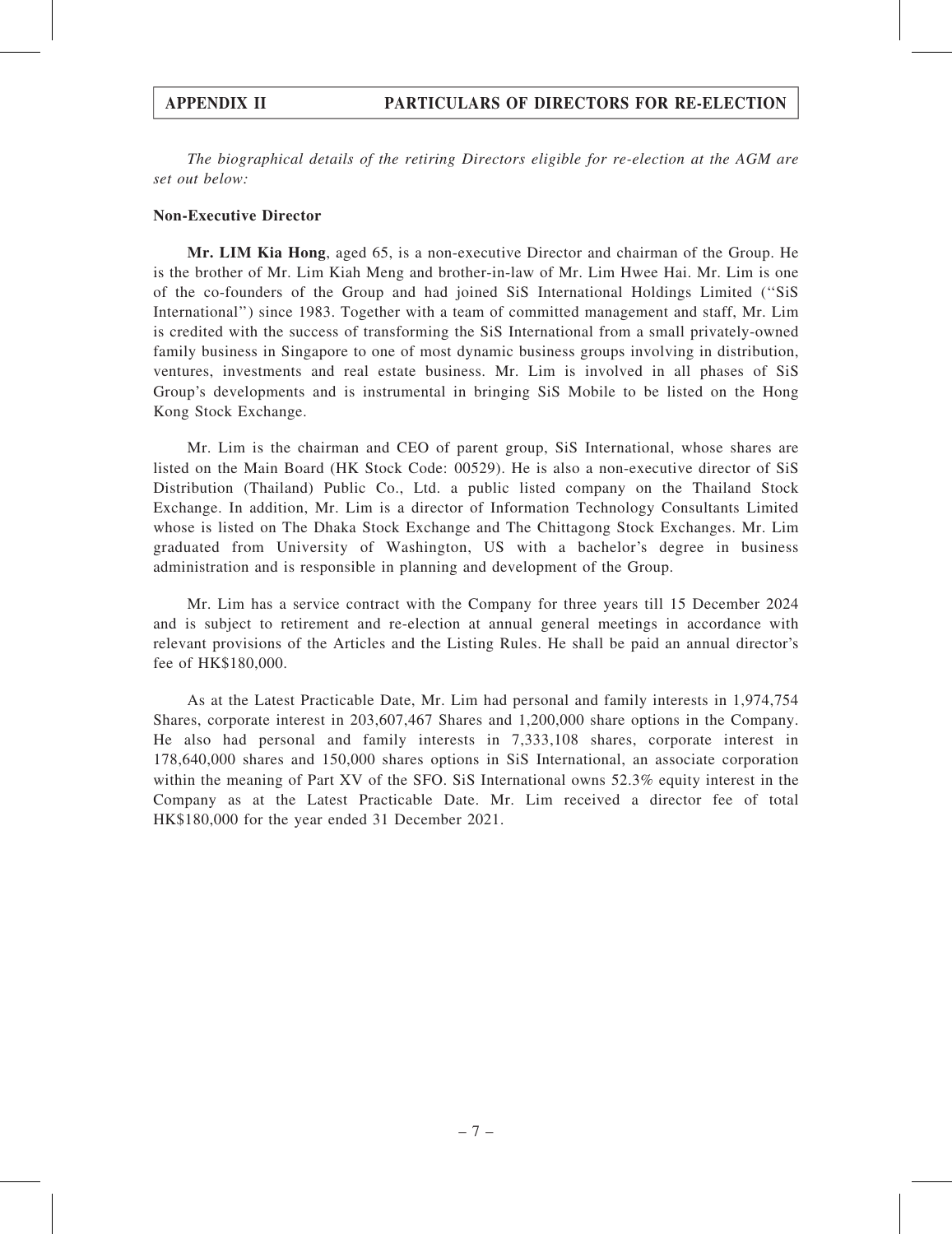#### Independent Non-Executive Directors

Ms. DOE Julianne Pearl, aged 59, is an independent non-executive Director of the Company. Ms. Doe is a senior consultant at Dentons Hong Kong and has been a solicitor of the High Court of Hong Kong since September 1988. She obtained the bachelor's degree in laws and postgraduate certificate in laws from the University of Hong Kong in November 1984 and in July 1985, respectively. Ms. Doe also obtained the master's degree in laws from the University of Cambridge, U.K. in October 1986. Ms. Doe is engaged in corporate and commercial legal practice.

Ms. Doe has a service contract with the Company for two years till 15 December 2023 and is subject to retirement and re-election at annual general meetings in accordance with relevant provisions of the Articles and the Listing Rules. She shall be paid an annual director's fee of HK\$120,000 per annum.

As at the Latest Practicable Date, except for 280,000 share options in the Company, Ms. Doe has no other interest in the Company within the meaning of Part XV of the SFO. She received a director fee of total HK\$120,000 for the year ended 31 December 2021.

Ms. NG See Wai Rowena, aged 59, is an independent non-executive Director of the Company. Ms. Ng has over twenty years of experience in corporate finance and investment banking. From July 1999 to May 2001, Ms. Ng served as an executive director of Lai Fung Holdings Limited (HK Stock Code: 1125). From June 2001 to April 2004, Ms. Ng worked at BOCI Asia Limited where she served as a managing director of the corporate finance department. From May 2004 to January 2007, Ms. Ng acted as a director in Cazenove Asia Limited, responsible for deal organization and transaction execution. From August 2011 to December 2013, Ms. Ng served as an executive director and deputy CEO of China Nickel Resources Holdings Co., Ltd.. From February 2014 to February 2015, Ms. Ng was an independent non-executive director of GreaterChina Professional Services Ltd. (HK Stock Code: 8193). Since August 2015, Ms. Ng has been a managing director and the head of Financial Solution Specialists Team of BOCI Asia Limited.

Ms. Ng has been an ordinary member of the Hong Kong Securities and Investment Institute since 1999. She obtained a bachelor's degree in science from the Victoria University of Manchester, U.K. in July 1984 and a master's degree in business administration from the University of Hull, U.K. in July 1998.

Ms. Ng has a service contract with the Company for two years till 15 December 2023 and is subject to retirement and re-election at annual general meetings in accordance with relevant provisions of the Articles and the Listing Rules. She shall be paid an annual director's fee of HK\$120,000.

As at the Latest Practicable Date, except for 280,000 share options in the Company, Ms. Ng has no other interest in the Company within the meaning of Part XV of the SFO. She received a director fee of total HK\$120,000 for the year ended 31 December 2021.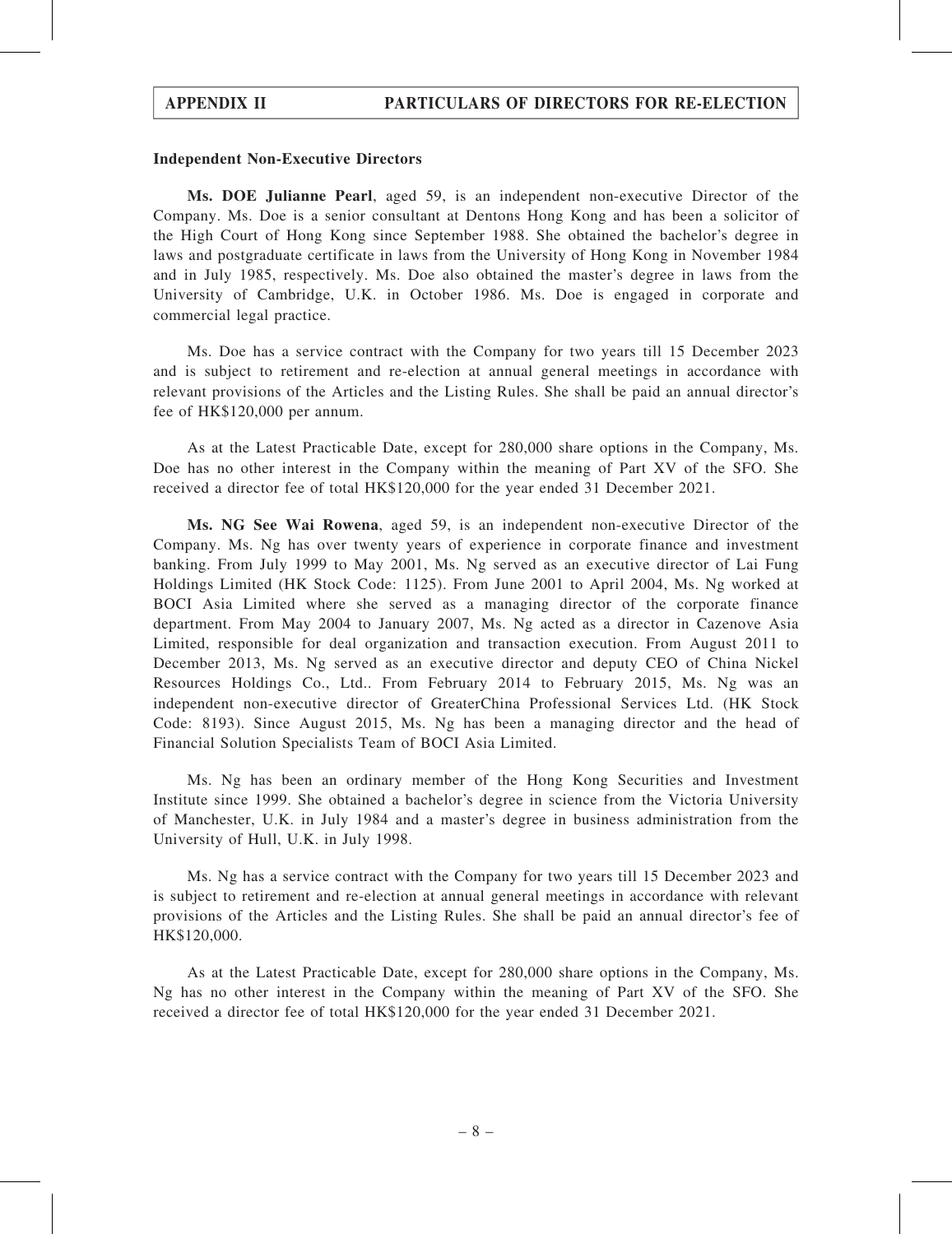Save as disclosed above, all the above Directors do not have any other relationship with any directors, senior management, substantial or controlling shareholders of the Company. As at the Latest Practicable Date, save as disclosed above, the above Directors have not held any directorship in other public listed companies in the last three years. The emoluments are determined by reference to their duties, responsibilities, performance, the Group's results and prevailing market conditions. Such emoluments were reviewed and approved by Remuneration Committee.

The above independent non-executive Director eligible for re-election at the AGM, has made an annual confirmation of independence pursuant to Rule 3.13 of the Listing Rules. The Company is of the view that she meets the independence guidelines set out in Rule 3.13 of the Listing Rules and is independent in accordance with the terms of the guidelines.

Save as disclosed above, the Board is not aware of any other matters or information that need to be brought to the attention of the Shareholders of the Company or to be disclosed pursuant to Rules  $13.51(2)(h)$  to (v) of the Listing Rules in relation to the proposed re-election of the aforesaid retiring Directors.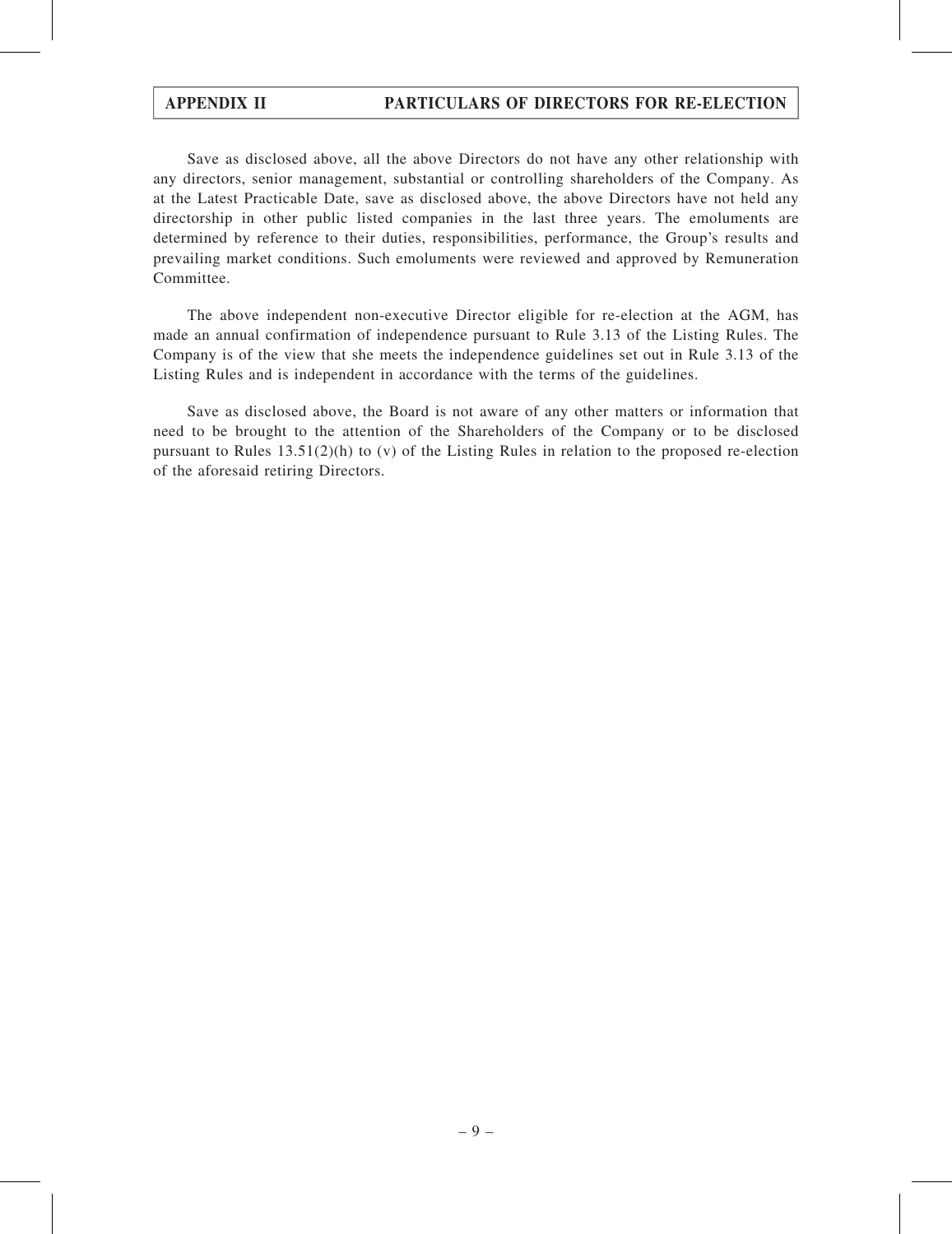

# **SiS Mobile Holdings Limited** *(Incorporated in the Cayman Islands with limited liability)* **新 龍 移 動 集 團 有 限 公 司\***

**(Stock Code: 1362)**

## NOTICE OF THE ANNUAL GENERAL MEETING

NOTICE IS HEREBY GIVEN THAT the annual general meeting of the shareholders of SiS Mobile Holdings Limited (the ''Company'') will be held at 23/F Club Lusitano, 16 Ice House Street, Central, Hong Kong on 26 May 2022 (Thursday) at 2:30 p.m., for the purpose of considering and, if thought fit, passing the following resolutions:

- 1. To receive and consider the Audited Financial Statements and the Reports of the Directors and Auditors for the financial year ended 31 December 2021.
- 2. To re-elect Directors by separate resolutions and to authorise the Board to fix the remuneration of the Directors.
- 3. To appoint Deloitte Touche Tohmatsu as the auditors and to authorise the Directors to fix their remuneration.

As special business, to consider, and if thought fit, pass the following resolutions as ordinary resolutions:

## ORDINARY RESOLUTIONS

## 4. ''THAT:

- (a) subject to (c) below, a general mandate be and is hereby unconditionally given to the Directors to exercise during the Relevant Period (as hereinafter defined) all the powers of the Company to allot, issue and deal with additional shares of the Company and to make or grant offers, agreements or options which would or might require the exercise of such powers;
- (b) the approval in paragraph (a) above shall be in addition to any other authorisation given to the Directors and shall authorise the Directors during the Relevant Period to make or grant offers, agreements and options, including warrants to subscribe for shares, which might require the exercise of such powers after the end of the Relevant Period;

<sup>\*</sup> For identification purposes only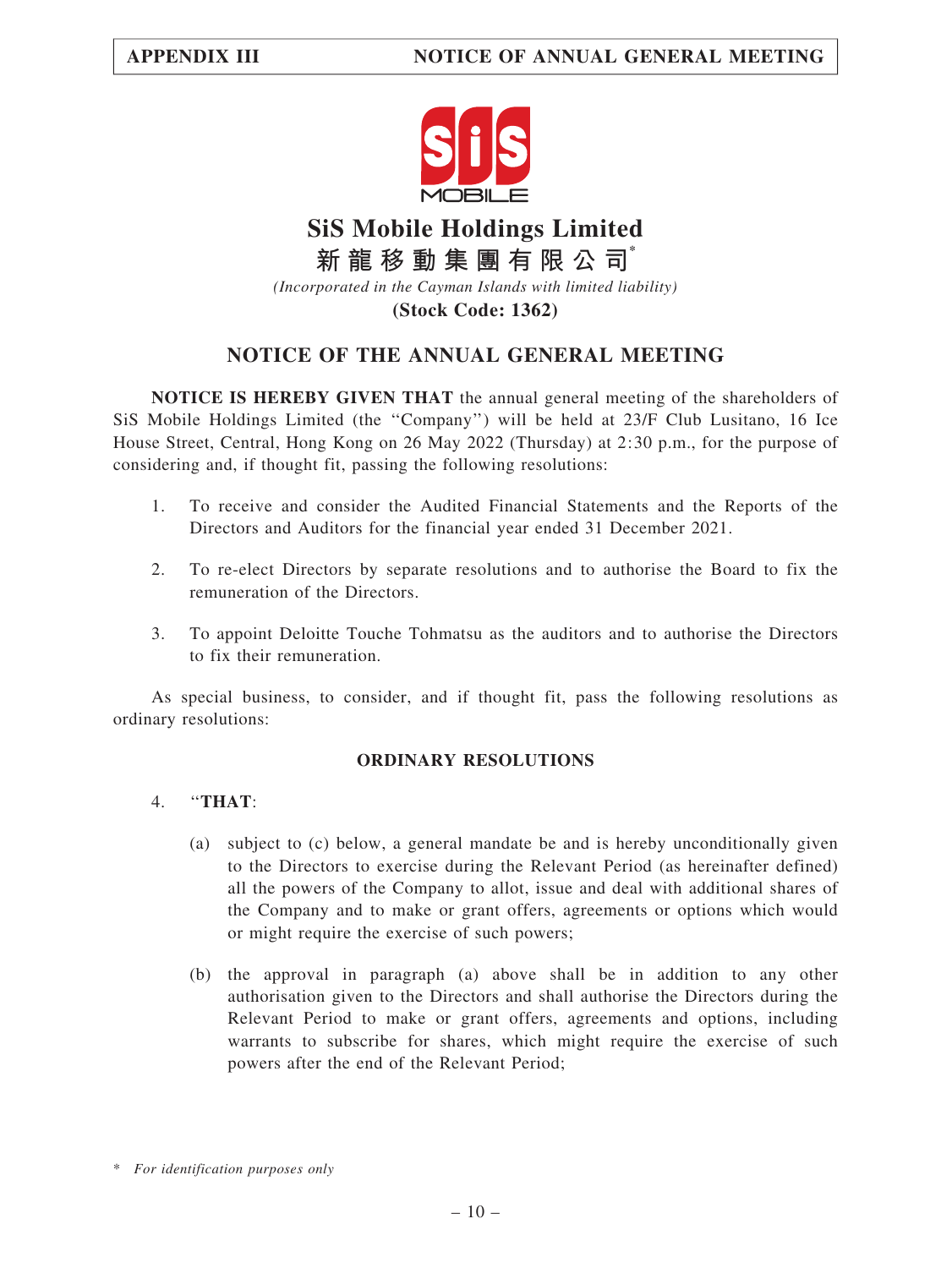- (c) the aggregate nominal amount of share capital allotted or agreed conditionally or unconditionally to be allotted (whether pursuant to an option or otherwise) by the Directors pursuant to the approval in paragraphs (a) and (b) above, otherwise than any allotment of the shares of the Company (i) pursuant to a Rights Issue (as hereinafter defined) or; (ii) on the exercise of the subscription rights attaching to any warrants which may be issued by the Company from time to time; or (iii) on the exercise of any options granted under the share option schemes of the Company; or (iv) in lieu of the whole or part of a dividend on shares in accordance with the Articles of the Company, shall not exceed 20 per cent. of the aggregate nominal amount of the share capital of the Company in issue as at the date of passing this resolution, and the said approval shall be limited accordingly; and
- (d) for the purposes of this resolution,

''Relevant Period'' means the period from the passing of this resolution until whichever is the earlier of:

- (i) the conclusion of Company's next annual general meeting of the Company;
- (ii) the expiry of the period within which the Company is required by any applicable laws or its Articles to hold its next annual general meeting; and
- (iii) when varied or revoked by an ordinary resolution of the shareholders in general meeting.

"Rights Issue" means the allotment or issue of shares in the Company or other securities which would or might require shares to be allotted and issued pursuant to an offer made to all the shareholders of the Company (excluding for such purpose any shareholder who is resident in a place where such offer is not permitted under the law of that place) and, where appropriate, the holders of other equity securities of the Company entitled to such offer, pro rata (apart from fractional entitlements) to their existing holdings of shares or such other equity securities.''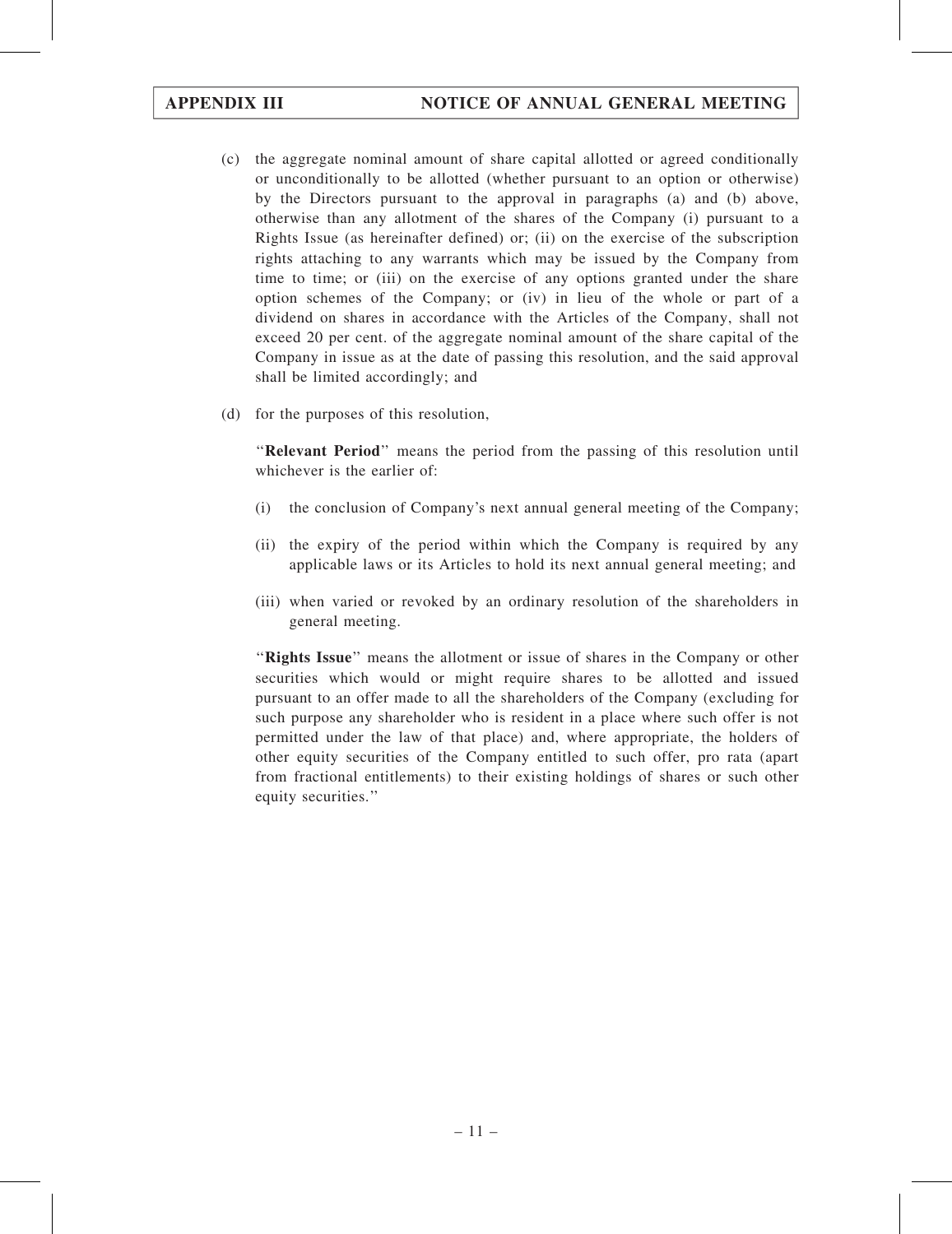## 5. ''THAT:

- (a) subject to paragraph (b) below, the exercise by the Directors during the Relevant Period (as hereinafter defined) of all the powers of the Company to repurchase shares of the Company on The Stock Exchange of Hong Kong Limited (the ''Stock Exchange'') or on any other stock exchange on which the securities may be listed and which is recognised by the Securities and Futures Commission and the Stock Exchange for this purpose under the Code on Share Repurchases, subject to and in accordance with all applicable laws and/or the requirements of the Stock Exchange or of any other stock exchange as amended from time to time, be and is hereby generally and unconditionally approved;
- (b) the aggregate nominal amount of securities authorised to be repurchased by the Company pursuant to the approval in paragraph (a) above during the Relevant Period shall not exceed 10 per cent. of the aggregate nominal amount of the share capital of the Company in issue as at the date of passing this resolution and the said approval shall be limited accordingly; and
- (c) for the purpose of this resolution, ''Relevant Period'' has the same meaning as defined in resolution No. 4 of the notice convening this meeting.''
- 6. ''THAT conditional upon the passing of the resolution Nos. 4 and 5 as set out in the notice convening this meeting, the general mandate granted to the Directors to exercise the powers of the Company to allot, issue and deal with additional shares of the Company pursuant to the resolution set out in paragraph 5 of the notice convening this meeting be and is hereby extended by the aggregate nominal amount of the share capital of the Company repurchased by the Company under the authority granted pursuant to the resolution set out in paragraph 5 of the notice convening this meeting, provided that such extended amount shall not exceed 10 per cent. of the aggregate nominal amount of the share capital of the Company in issue as at the date of passing this resolution.''

By Order of the Board SiS Mobile Holdings Limited Wong Yi Ting Company Secretary

Hong Kong, 22 April 2022